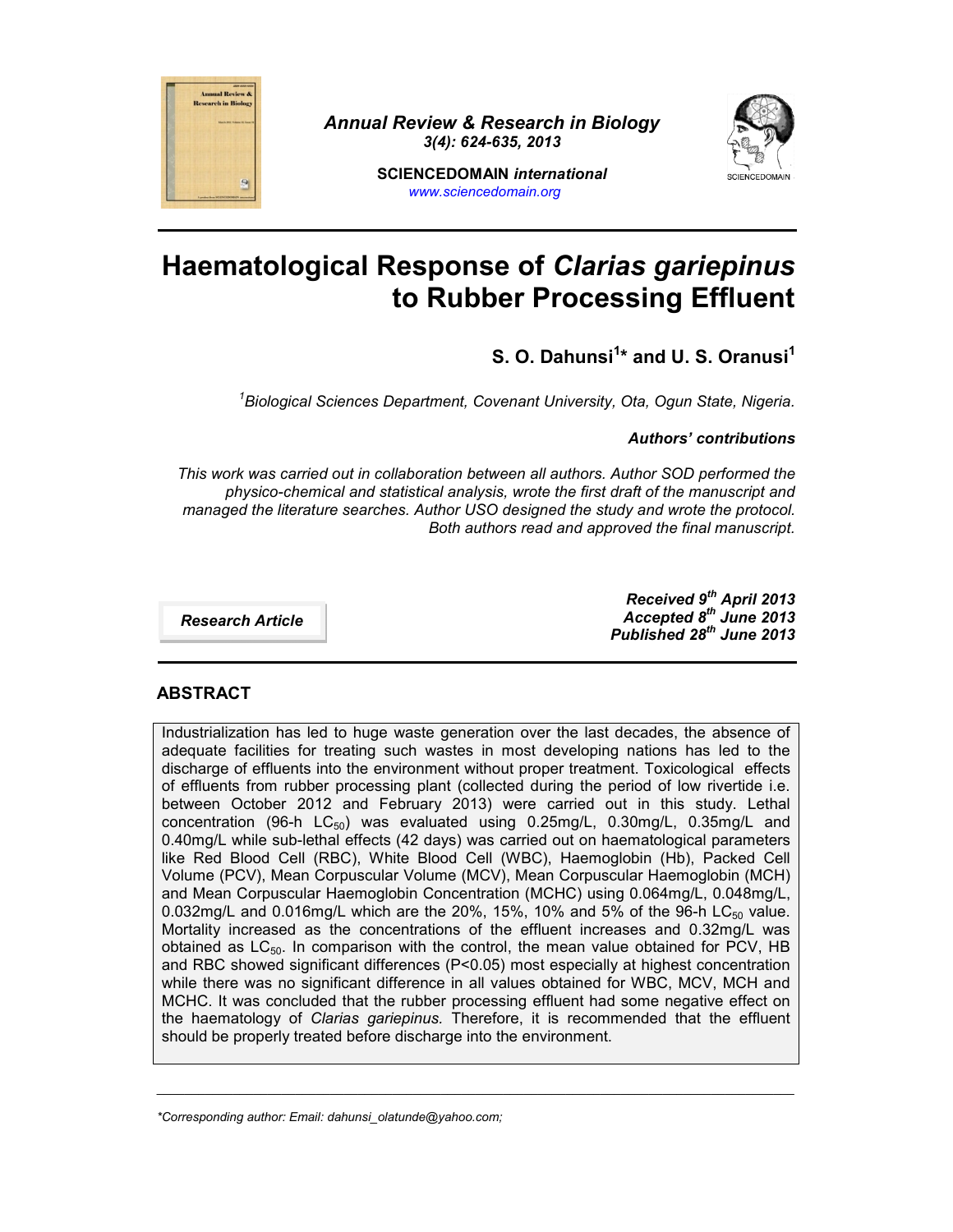*Keywords: Behavioural response; clarias gariepinus; concentration; environment; mortality; rubber processing; toxicity.*

#### **1. INTRODUCTION**

Water pollution may be defined as any impairment in its native characteristics by addition of anthropogenic contaminants to the extent that it either cannot serve humans for drinking purposes and/or to support the biotic communities [1]. A change in the quality of water by the presence of toxins/contaminants, makes it potentially harmful to life forms, instead of sustaining them [1]. The entry of toxicants into aquatic media may affect the water quality parameters which in turn leads to changes in the haematological variables of fish and other aquatic lives due to close association with the external environment [2,3].

Organic pollution of inland water systems in Africa is alarming, in contrast to the situation in developed countries of the world and it is often the result of extreme poverty, economic and social under-development [4]. Biological monitoring techniques like haematological and biochemical variables have become attractive and useful for monitoring environmental quality, water pollution, and the health conditions of aquatic organisms [5,6,7]. Haematological indices are usually considered important parameters for the assessment of fish physiological state and their changes depend on the fish species, age, the cycle of sexual maturity and general health status [8,9,10,11,12,13].

Metal contamination of aquatic ecosystems has long been recognised as a serious pollution problem [14]. Chemical additives effluent at different concentrations was found to impair the swimming pattern, skin colouration, feeding rate and general behaviour of fish which suggests that fish can tolerate low concentrations of pollutants with reduced mortality [15]. Also, in our previous research, synthetic resin effluent has been found to induce behavioural changes as well causing death of *Clarias gariepinus* especially at higher concentrations with reduced mortality at lower concentrations [16]. Saffa and Mohsen [17] observed that commercial petroleum fuel had a negative impact on the growth performance and survival of Nile Tilapia. The eco-physiological effects of crude oil on *Macharium lunatus* has also been reported [18]. Abdel-Hadi et al. [19] observed that oxytetracycline induced significant mortality in experimental Tilapia. Many laboratory studies have shown the toxicity of plant extract to fish and changes in haematological and biochemical profiles leading to death of fish [7,20]. The toxic effects of *Moringa oleifera* seed powder observed in guppies (*Poecillia reticulata*), protozoa (*Tetrahymens pyriformis*), bacteria (*Escherichia coli*) and *Oreochromis niloticus* [21]*. Moringa oleifera* seed extract was found to be toxic to *Cyprinus carpio* at higher concentrations [22]. Kumar et al. [23] reported that aqueous extracts of *Euphorbia tirucalli* latex was toxic to *Heteropneustes fossilis.* Adequate management of our environment requires the correct tools which allows us to accurately predict the fate and effects of contaminants within the environment [24]. The rubber processing effluent used in this study was selected because as at the time of this research, there is paucity of information on its usage for toxicological studies and also due to our concern about its large volume being channeled into the nearby river where the residents rely on such waters for domestic activities and fishing on a daily basis. The objective of this study therefore is to investigate the possibility of using haematology as biomarker of toxicity for *Clarias gariepinus* exposed to rubber processing effluent*.* The African catfish, *Clarias gariepinus* was chosen for this work because of its availability as the most cultured fish in Nigeria and Sub Saharan Africa and also due to its ability to adapt and yield easily to laboratory and scientific experiments.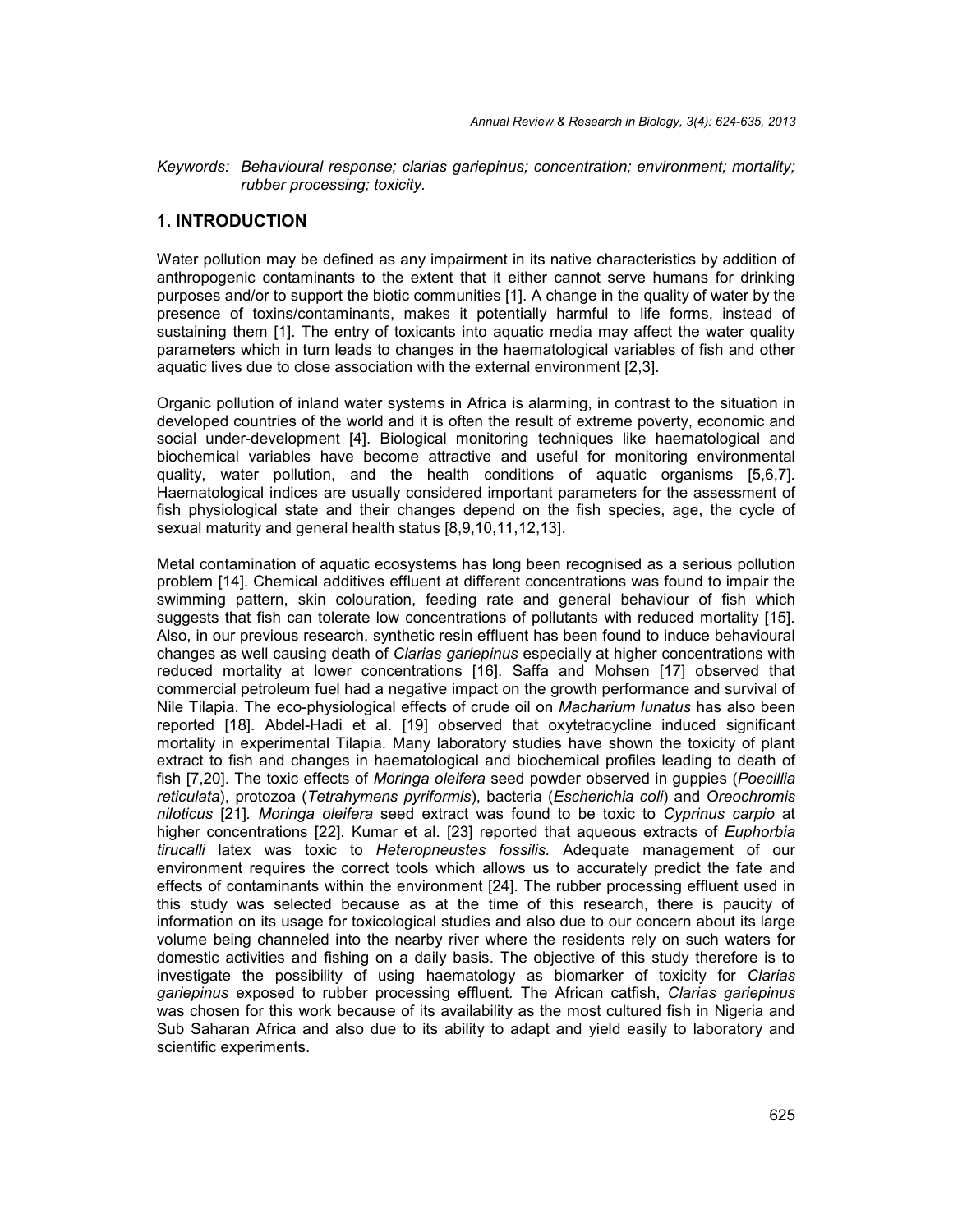## **2. METHODOLOGY**

The effluent used for the toxicity test was collected from a company that processes raw rubber for other industries in Sango-Ota, Ogun-State, Nigeria. Samples were collected in batches from four different discharge/release points from where the effluent run into the nearby river and this was done during the period of low rainfall i.e. between October 2012 and February 2013) and were immediately kept in the refrigerator to avoid further activities of microorganisms before commencement of experiments. During the test, all the samples were pooled together to avoid variability in concentration.

# **2.1 Test Organisms**

The test organism, *Clarias gariepinus* of about four months old, (weight 0.5±0.2kg; lenght 22±3cm) were purchased from an Agricultural farm and were transported to the laboratory in well ventilated containers. The test solution was aerated during the 42 days exposure period. The test organisms were kept in a large plastic container that has already been washed and rinsed with 5% potassium trioxonitrate to remove any adhered metals and thereafter acclimatized for a period of fourteen days. During this period of acclimatization, renewal bioassay was employed and fish were fed twice daily (12 hourly) with formulated fish feed having 37% crude protein content.

#### **2.2 Physicochemical Parameters Determination**

Prior to the laboratory experiment, the physicochemical analysis of the effluent was carried out to quantify the concentrations of the metals and other parameters. The APHA/AWWA/WEF, [25] Standard methods for examination of water and wastewater was used.

#### **2.3 Acute Toxicity Test**

After the acclimatization period, range finding test following the method of [26] was carried out to determine the definitive concentrations to be used for the acute evaluation test. Five plastic bowls were labeled  $A - E$  in two replicates. The test solution (effluent) was thoroughly mixed by pouring into a big plastic bowl before exposing the test organisms in the labeled plastic bowl. The varying concentrations used were  $A = 0.25$ mg/L, B = 0.30mg/L, C = 0.35mg/L,  $D = 0.40$ mg/L and  $E =$  ordinary water, serving as the control experiment. Ten fishes were exposed to each concentration including the replicates. The experiment was monitored for 96 hours during which the following parameters were evaluated:

- a. Behavioural Responses
- b. Total number of death (mortality) after 96 hours
- c. The percentage mortality at 96 hours
- d. Calculation of the  $LC_{50}$  which is the concentration at which half or 50% of the test organism died on exposure.

Since the organisms were exposed for 96 hours, the 96-h  $LC_{50}$  was determined from the graph of percentage mortality against concentration.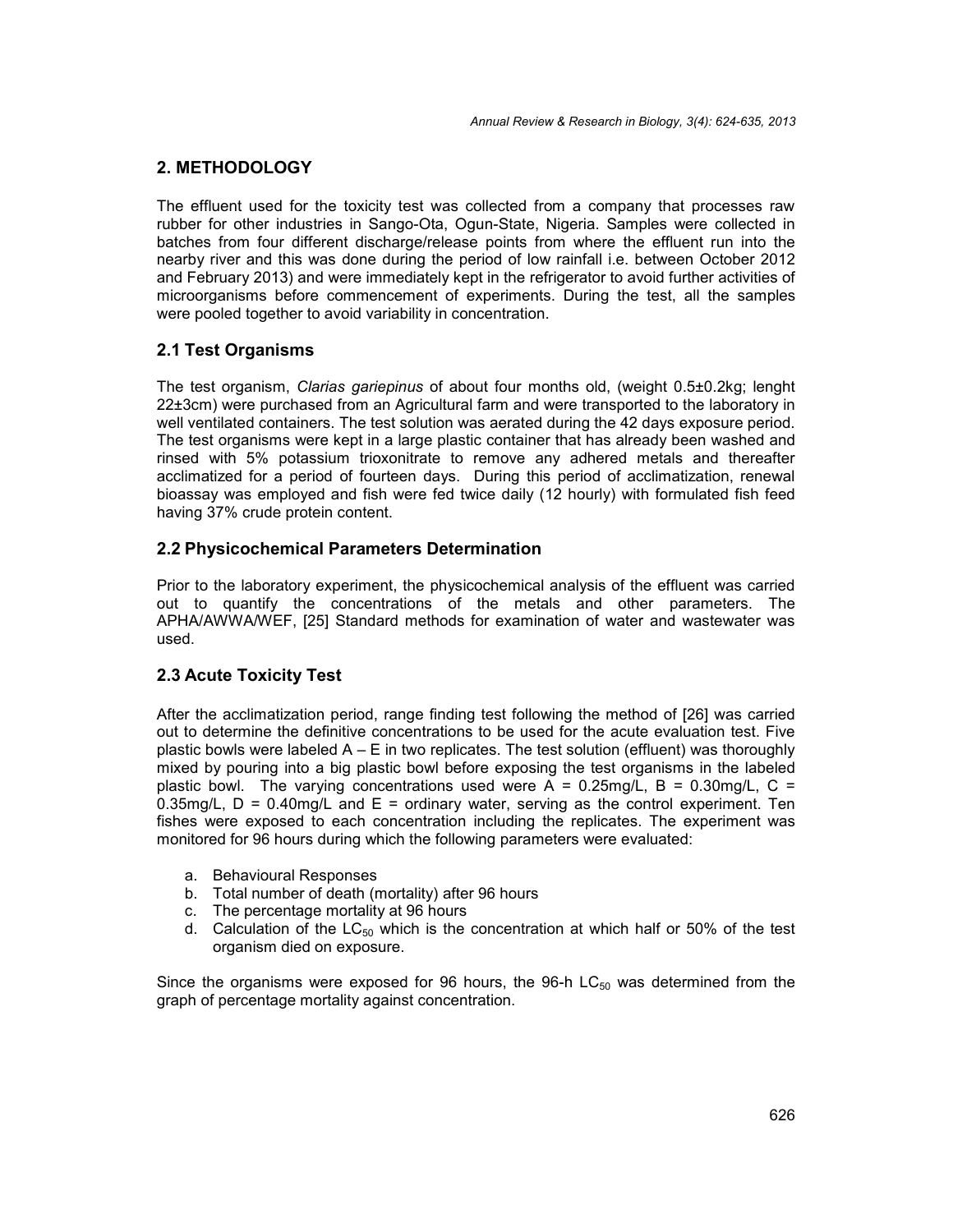### **2.4 Chronic Toxicity Test**

After determining the  $LC_{50}$  in acute test, five plastic containers were then labeled A-E in two replicates. Sixteen test organisms were placed into each of the plastic bowl with test solution. The varying concentrations used were 20%, 15%, 10% and 5% of the 96-h LC $_{50}$ value obtained which are 0.064mg/L, 0.048mg/L, 0.032mg/L and 0.016mg/L respectively. This experiment was carried out for 42 days with a change of test solution every 48 hours.

### **2.5 Haematological Analysis**

In doing this, 0.5ml of blood was sampled from 3 fish in each concentration. The specimens were anesthetized with 40mg/L of Fish Calmer (active ingredients: acetone, dimethylketone, alpha methyl quinoline, Jungle Laboratories, Cibolo, TX, USA), and the peripheral blood was collected by puncture of the caudal vein with a heparin-coated 25 gauge x 0.5 in. needle, attached to a 1ml syringe. After sampling, fish were placed in separate tanks of freshwater for necessary recovery. The routine method of fish haematology designed by [27] was employed. The RBC count (RBCc,  $x10^6$  µl) was determined by counting the erythrocyte from 5 small squares of Neubaner hemocytometer using Vulpian dillution solution. The hematocrit (PCV, %) was determined by duplicate using heparised cappilary tubes centrifuged for 4 minutes at 13000 rpm in a micro hematocrit centrifuge. The photometrical cyanohemoglobin method was used for determining the hemoglobin concentration (Hb, g/dl) using standard formular [28]. The White blood cell count (WBC) was evaluated according to the routine clinical methods [29].

Mean Corpuscular Volume (MCV):- This is the average volume of a single RBC count which is calculated from the data obtained for RBCc and PCV using standard formular by [30].

 $\text{MCV}$  = PCV×10/RBC (10 $^6$ ) fl (fentrolitres)

Mean Corpuscular Haemoglobin (MCH):- This is the quantity or amount of haemoglobin present in one RBC. It is the amount of Hb expressed in relation to the volume of one RBC and is calculated from the data obtained for Hb and RBCc using standard formular by [30].

MCH = Hb×10/RBC (10 $^6$ ) pg (pictograms)

Mean Corpuscular Haemoglobin Concentration (MCHC):- This is the concentration of Hb in one RBC. It is the amount of Hb expressed in relation to the volume of one RBC and also calculated using the formular propounded by [30].

MCHC = Hb×100/PCV g/dl (decilitres).

#### **2.6 Statistical Analysis**

The statistical analysis of the haematological parameters was done using [31]. The values obtained were confirmed using one-way ANOVA at 0.05 level of significance. Further test on those found to be significant was done using Duncan Multiple Range tests (DMRT).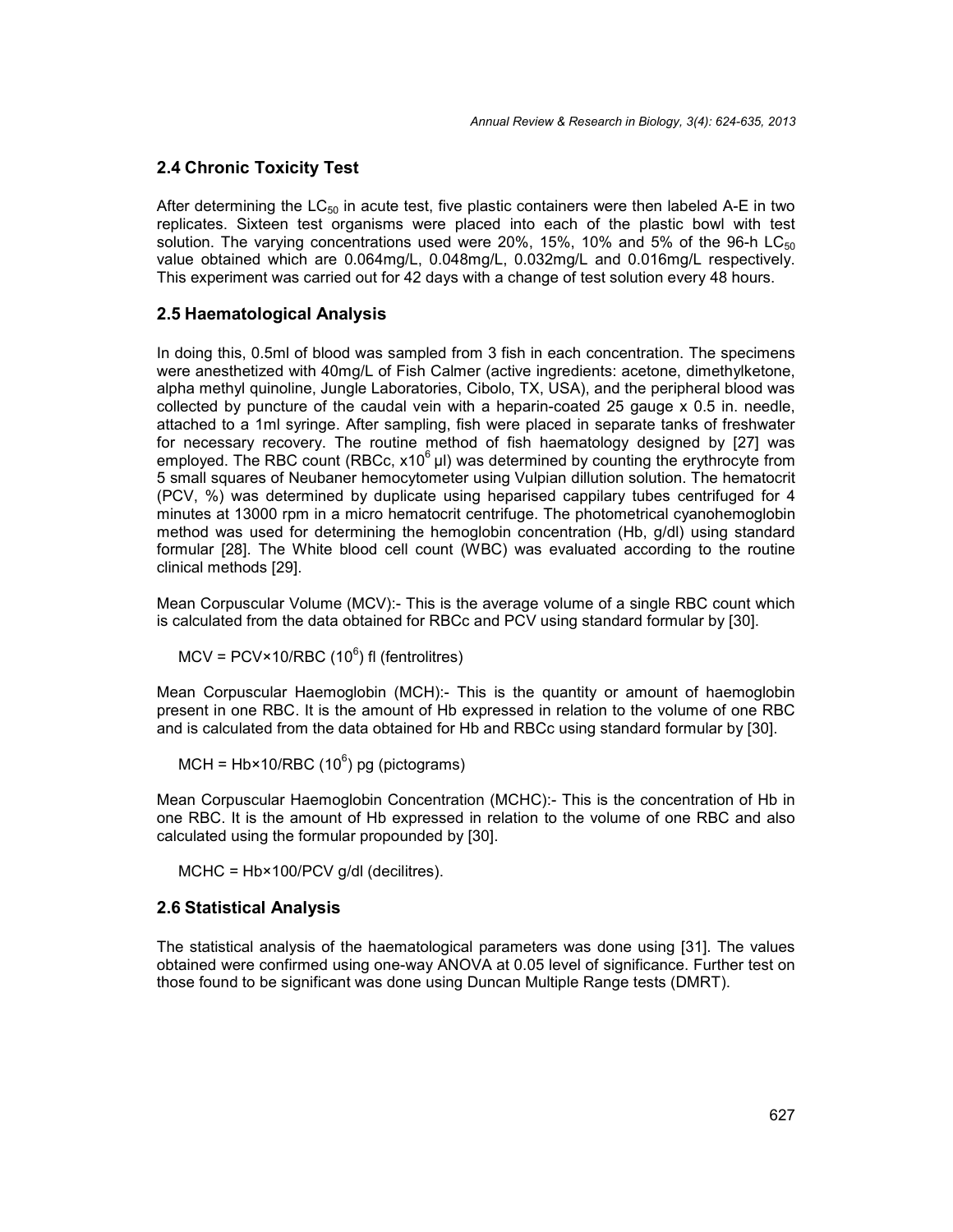### **3. RESULTS**

#### **3.1 Physicochemical Characteristics of Rubber Processing Effluent**

This is shown in Table 1. The data obtained have some of its values conforming to [32] specifications for maximum limits allowed for effluent discharge into water bodies while the values for lead, cyanide, total hardness, total dissolved solids, calcium, oil and grease and alkalinity do not conform to the standard.

| <b>Parameters</b>     | <b>Experimental</b> | <b>FEPA 1991</b> |
|-----------------------|---------------------|------------------|
|                       | values              | specification    |
| рH                    | 6.80                | 6.50-8.50        |
| DO (mg/L)             | 2.70                | 5.00             |
| BOD (mg/L)            | 0.60                | 50.00            |
| TSS (mg/L)            | 68.00               | 30.00            |
| Iron $(\mu g/L)$      | 0.58                | 1.00             |
| Cadmium (mg/L)        | ND.                 | 1.00             |
| Chromium (µg/L)       | 0.06                | 1.00             |
| Sulphide (µg/L)       | 0.26                | 0.20             |
| Nitrate               | 4.10                | 10.00            |
| Cyanide (µg/L)        | 16.00               | 5.00             |
| Lead $(\mu g/L)$      | 10.12               | 1.00             |
| Copper $(\mu g/L)$    | 0.08                | 5.80-6.00        |
| $Zinc$ ( $\mu$ g/L)   | 0.42                | 1.00             |
| <b>Total hardness</b> | 64.10               | ND.              |
| $Ca2+$                | 21.20               | <b>ND</b>        |
| $Mg^{2+}$             | 0.67                | ND.              |
| TDS (mg/L)            | 3700.60             | 2000.00          |
| $TS$ (mg/L)           | 3.89                | ND.              |
| Oil and grease        | 13.40               | 10.00            |
| Alkalinity            | 70.00               | ND.              |
| Manganese (µg/L)      | 0.03                | 100.00           |

**Table 1. Physicochemical characteristics of rubber processing effluent**

*Note: DO = Dissolved Oxygen, BOD= Biochemical Oxygen Demand, TSS= Total Suspended Solids, TDS= Total Dissolved Solids, TS= Total Solids, ND = Not Detected. All values are in milligram per litre except where otherwise stated.*

#### **3.2 Behavioural Responses of Test Organisms**

Table 2 show the behavioural responses of the test organisms during the acute toxicity test, *Clarias gariepinus* exhibited distress behavioural responses due to the effects of the rubber processing effluent. These were noticed by the sudden change in the organism's response to the environment such as erratic swimming, occassional gasping for breath and frequent surfacing which increases as the concentration increases. All these are indications that the concentrations have become hypoxic and have induced brain dysfunction in the test organisms due to low oxygen supply. As the experiment progressed, some of the test organisms were seen to get weaker evident by reduction in movement, their ventral surfaces were subsequently turned upward while those that couldn't tolerate the concentrations any longer went into a state of motionlessness. Normal behaviour were however observed in the control.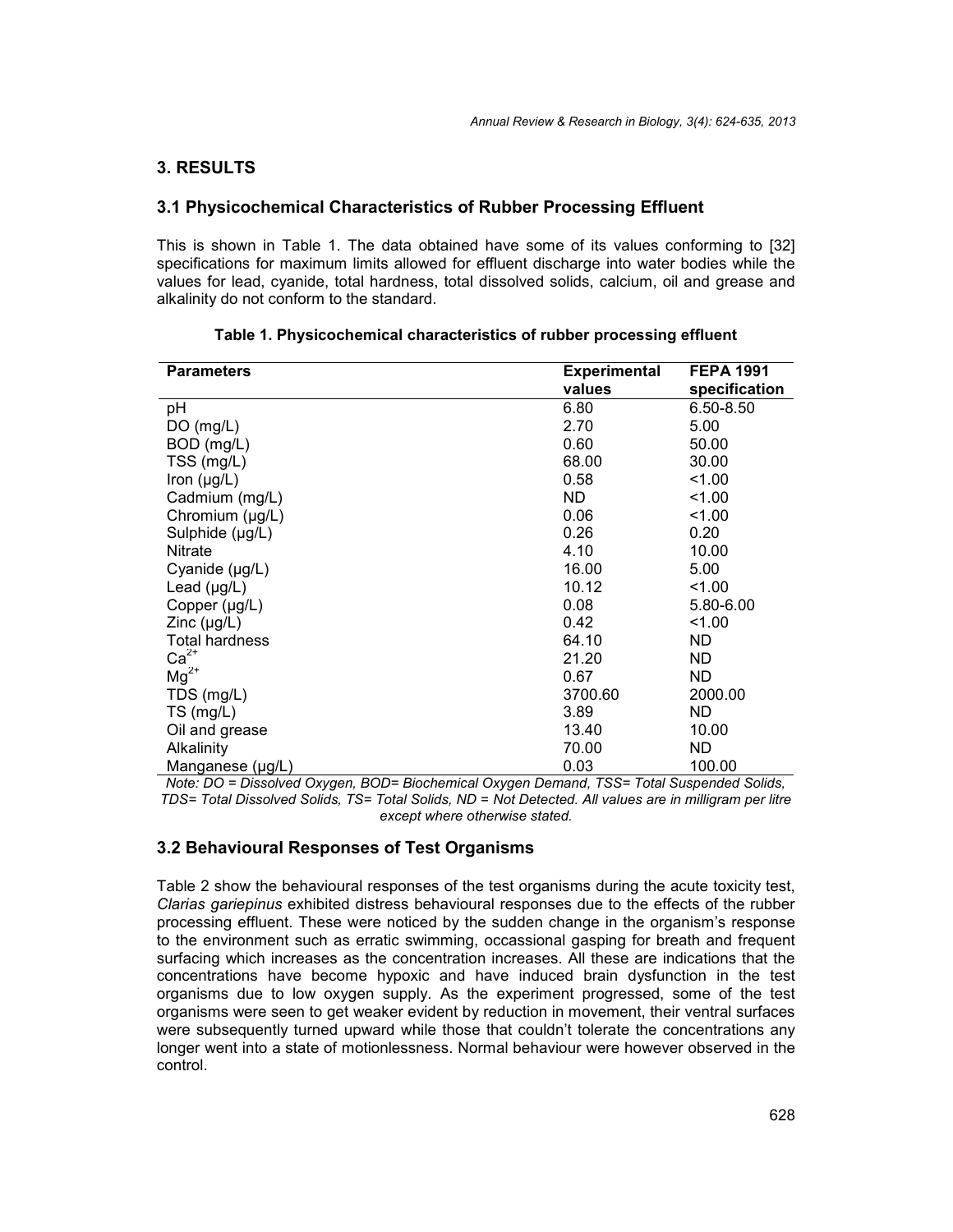| <b>Behaviour</b>   | <b>Concentrations</b>   |       |       |       |       |  |
|--------------------|-------------------------|-------|-------|-------|-------|--|
|                    | 0.00                    | 0.064 | 0.048 | 0.032 | 0.016 |  |
| Erratic swimming   |                         |       |       |       |       |  |
| Gasping for breath |                         | ÷     |       | ٠     |       |  |
| Loss of reflex     |                         |       |       | +     | +     |  |
| Frequent surfacing |                         |       |       | ٠     | +     |  |
| Motionlessness     |                         | ÷     |       | +     |       |  |
| Hyperventilation   |                         |       |       | +     | ٠     |  |
| Discolouration     |                         |       |       |       |       |  |
|                    | Absent (-), Present (+) |       |       |       |       |  |

**Table 2. Behavioral responses of C***. gariepinus* **during exposure to acute concentrations of rubber processing effluent**

#### **3.2.1 Observed mortality**

The result of the acute toxicity shows minimal mortality rate in the lower concentrations while maximum mortality was observed in the highest concentration.

Fig. 1 shows the arithmetic graph of percentage mortality against concentration for the acute evaluation. The 96-h  $LC_{50}$  was calculated to be 0.32mg/L.



**Fig. 1. LC<sup>50</sup> Determination for** *Clarias gariepinus* **exposed to lethal concentrations of rubber processing effluent**

#### **3.2.2 Effects of rubber processing effluent on the haematological indices of Clarias gariepinus**

Table 3 shows the result of the haematological parameters of the test organisms after exposure to sub-lethal concentrations of the synthetic resin effluent for 42 days. These are the WBC, RBC, Hb, MCV, PCV, MCH and MCHC. In comparison with the control, all the parameters showed an increase in values obtained as the concentration increased for the same parameter except for WBC and MCH which showed decrease in values as concentration increases. The PCV, Hb and RBC values for the treated organisms all showed a level of significant difference ( $P < 0.05$ ) from the control at the highest concentrations while all the values obtained for MCV, MCH, MCHC and WBC showed no significant difference from the control stocks. The RBC's were also discovered to have undergone lysis during the exposure period.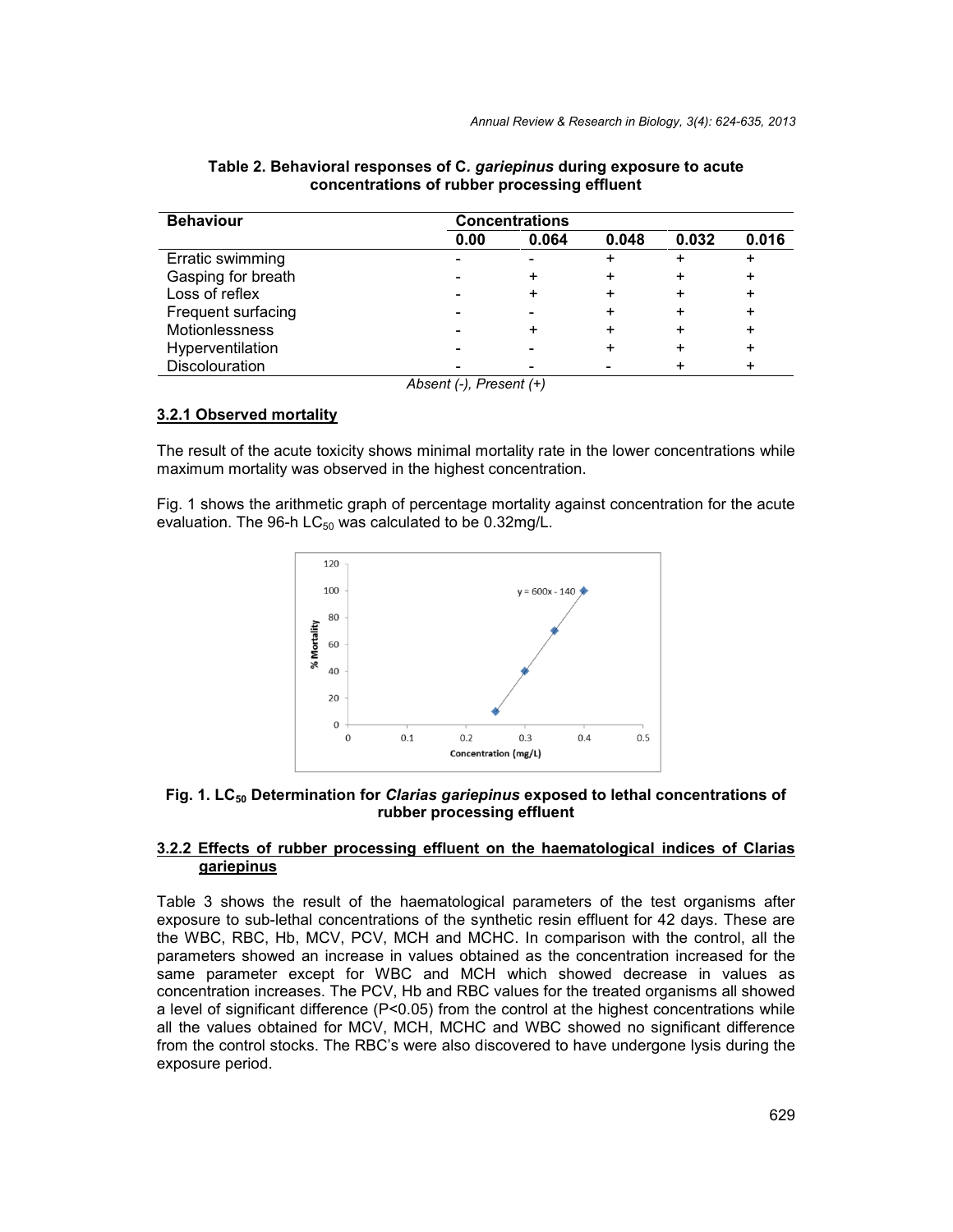| Conc. mg/L | <b>Parameters</b>    |                   |                       |                       |                      |                       |                           |  |
|------------|----------------------|-------------------|-----------------------|-----------------------|----------------------|-----------------------|---------------------------|--|
|            | <b>PCV (%)</b>       | Hb<br>(g/dl)      | RBC $(10^6 \mu I)$    | <b>MCV</b><br>(fI)    | MCH(pg)              | <b>MCHC</b><br>(g/dl) | <b>WBC</b><br>(µl)        |  |
| 0.064      | 32.0000 <sup>b</sup> | $10.4667^{\circ}$ | $3.1667^{b}$          | 101.0760 <sup>b</sup> | 33.8160 <sup>b</sup> | 32.8200 <sup>b</sup>  | 1062400.0000 <sup>°</sup> |  |
|            | ±1.7300              | ±0.2906           | ±0.1764               | ±1.0700               | ±1.2300              | ±0.8900               | ±90735.6600               |  |
| 0.048      | 28.3300 <sup>b</sup> | $10.5333^{b}$     | $2.9667^{b}$          | 98.8160 <sup>b</sup>  | 35.4930 <sup>b</sup> | 35.9930 <sup>b</sup>  | 920800.0000 <sup>b</sup>  |  |
|            | ±2.4000              | ±0.4842           | ±0.8192               | ±4.7800               | ±0.9900              | ±0.7500               | ±129326.4600              |  |
| 0.032      | 32.6600 <sup>b</sup> | $11.5667^b$       | $3.4333^{b}$          | $96.3860^{b}$         | 34.0560 <sup>b</sup> | 35.3700 <sup>b</sup>  | 800000.0000 <sup>b</sup>  |  |
|            | ±1.7600              | ±0.7446           | ±0.3930               | ±5.4300               | ±1.5800              | ±0.3700               | ±80531.5600               |  |
| 0.016      | 41.6600 <sup>a</sup> | $14.1000^a$       | $4.6667$ <sup>a</sup> | 89.0460 <sup>b</sup>  | 30.2700 <sup>b</sup> | 34.0660 <sup>b</sup>  | 1066666.6000 <sup>b</sup> |  |
|            | ±3.4800              | ±0.6000           | $+0.2728$             | ±2.6800               | ±0.5500              | ±1.3600               | ±112885.3800              |  |
| Control    | 28.6600 <sup>b</sup> | $10.3667^b$       | $3.1667^{b}$          | $90.9830^{b}$         | 32.8460 <sup>b</sup> | $36.1130^{b}$         | 736033.3300 <sup>b</sup>  |  |
|            | ±3.1700              | ±1.2197           | ±0.4177               | ±1.7400               | ±0.4200              | ±0.2300               | ±151219.0500              |  |

#### **Table 3. Mean and Standard Deviations for haematological parameters of** *Clarias gariepinus* **exposed to different concentrations of rubber processing effluent for 42 days**

*Note: Mean values with the same alphabet for same parameter are not significantly different (P<0.05). Values are average from three test organisms. (g/dl)= gramme/decilitre, fl= fentrolitre, pg= pictogram, (µl)= microlitre, mg/l= milligramme/litre*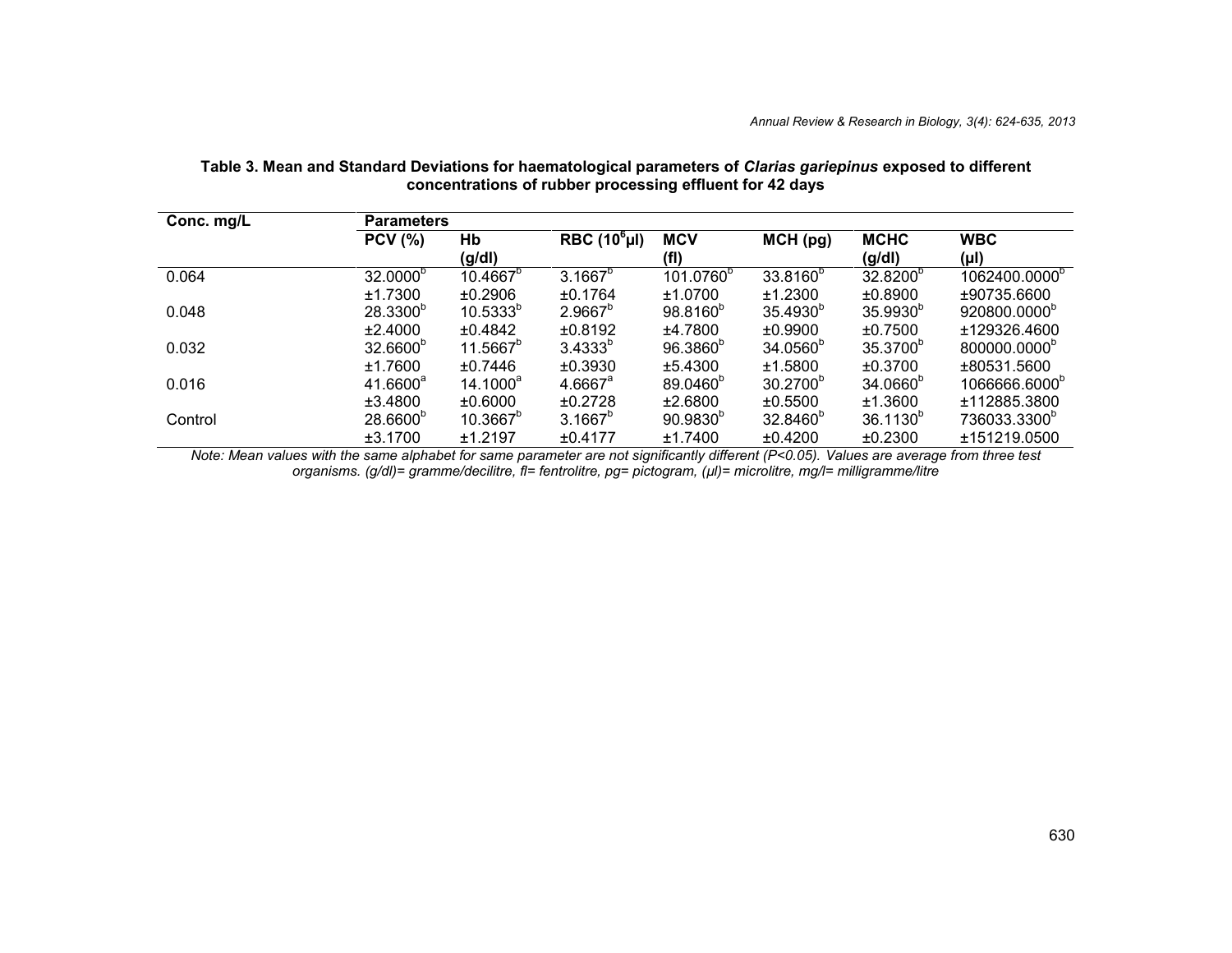#### **4. DISCCUSSION**

The work shows the rubber processing effluent to be high in total suspended solid (TSS), total dissolved solids (TDS), lead and cyanide, low biochemical oxygen demand (BOD), lower dissolved oxygen (DO), and high alkalinity content which shows the effluent to be toxic for discharge into our immediate environment. This corresponds to the findings of [33] that the observed characteristics features may have resulted from the organic loads in the wastewater. The abnormalities (gasping for breath and frequent surfacing) observed prior to mortality are indications of depleted oxygen content (hyposia) due to higher demand for oxygen. There was an observed positive correlation between concentration and response of the test organisms. From this study, it is obvious that the effluent inhibits activity of enzyme AChE, which is present in synaptic regions and mediates transmission of impulses by breaking acetylcholine into acetic acid and choline. The acetylcholine at neural and neuromotor regions upon accumulation causes "hyperexcitability," which in turn might also influence behavioural pattern and may lead to death of fish [34]. Other research works supported this finding; Exposure to Cycloart-24-en-3-ol isolated from *Euphorbia royleana* latex caused significant behavioural changes such as suffocation, body irritation, increased mucus secretion and loss of body equilibrium of fish [35]. Similarly, Tiwari et al. [36] observed that the nature and rapidity of the onset of behavioural responses indicates that Cycloart-24-en-3-ol is active at the neuromuscular system of the exposed fish *Channa punctatus*. Similar behavioral changes were also observed in guppy fish *Poecilia reticulata*, after exposure to cypermethrin [37,38] and permethrin [39]. Das and Mukherjee [40] and Tiwari et al. [41] also reported that cypermethrin inhibits AChE activity in the brain of *L. rohita* fingerlings.

The investigation further show that fishes can tolerate low concentrations of pollutants with reduced mortality and this agrees with [42] that the abnormal behaviour observed in fish subjected to *Morinda lucida* increased with increasing concentration of the pollutant used. The 96-h LC $_{50}$  value for the acute test was 0.36mg/L which mean that at this concentration of the effluent in the aquatic environment, half of the entire natural population will become dead and this corresponds to the report of [33] that at this concentration, the fitness of the natural population of an aquatic environment would be relatively impaired and as the concentration increases, the mortality rate also increases.

The high WBC count recorded could be due to attempt by the fishes to fight against the antigens (pollutants) and this led to the production of more antibodies (WBC) to improve the health status of the organism. This agrees with [43] that the increase in WBC during acute and sub-lethal treatment may be due to stimulated lymphomyeloid tissue as a defence mechanism of the fish to tolerate the toxicity. The increase in leucocyte count indicates the stimulatory effects of the toxicant on immune system and also depend on the toxicant stress. The gradual reduction in the values of WBC as the concentrations increased may be due to the breakdown of vital metabolic activities as a result of possible blockage in the metabolic pathway which then lowered the toxiproduction of WBC.

The observed reduction in haematocrit (PCV) percentage and haemoglobin concentration of the organism on exposure to the effluent could be a result of the bioaccumulation of the toxicant in the body. This decrease in the two indices was as a result of uncontrolled lysis of the RBC due to the toxicity level of the effluent; while the decrease in haematocrit compared to the haemoglobin standards was attributed to shrinkage of the erythrocytes. These are in agreement with [19,44,45] that the decrease in haemoglobin content during stress condition may indicate a decrease in the rate of haemoglobin synthesis which lead to impaired oxygen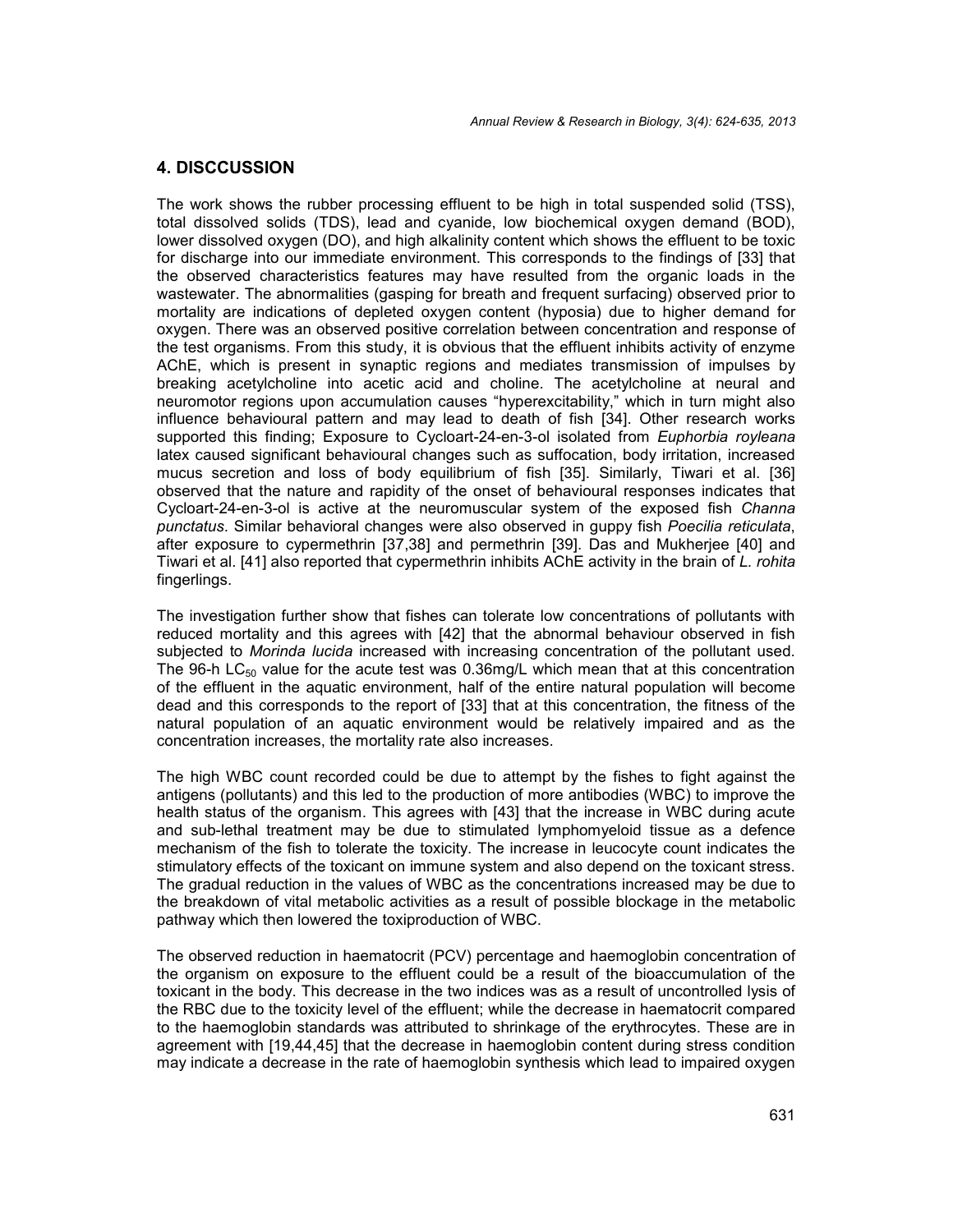supply to various tissues resulting in decrease in the number of RBC through hemolysis. The lysis of erythrocyte leads to a reduction in haematocrit value. The mean cell volume (MCV) showed an elevated trend in values in comparison with the control, but a depression was recorded at higher concentrations. The values obtained for the erythrocyte constant is in agreement with [46,47]. The decreasing trend in mean corpuscular haemoglobin (MCH) and mean corpuscular haemoglobin concentration (MCHC) were evident in the organisms kept in different concentrations and this correlates with the findings of [19] that MCHC is an indicator of RBC swelling and the lowered MCHC during treatment might have resulted from release of young erythrocytes containing less haemoglobin into circulation.

#### **5. CONCLUSION**

It is evident from this study that increasing concentration of the rubber processing effluent when present in any water body could lead to changes in bahaviour and haematological dysfunction in fish health and general condition. There is therefore a need for preventive measures to be taken in order to prevent the indiscriminate discharge of this effluent into nearby streams and ponds. It is recommended that the application of appropriate effluent technology be adopted by the concerned industries and individuals.

#### **AKNOWLEDGEMENT**

The authors appreciate the support of the Technical and Laboratory staffs of the Department of Biological Sciences, Covenant University, Nigeria who assisted with equipments and apparatus for this research.

#### **COMPETING INTERESTS**

Authors have declared that no competing interests exist.

#### **REFERENCES**

- 1. Agrawal A, Ravi SP, Bechan S. Water pollution with special reference to Pesticide Contamination in India. J. Water Resour. Pro. 2010;2:432-448.
- 2. Carvalho CS, Fernandes MN. Effects of temperature on Copper toxicity and haematological responses in the Neotropical fish, *Prochilodus scrofa* at low and high pH. Aquacul. 2006;25(10):9-17.
- 3. Kavitha C, Malarvizhi A, Senthil KS, Ramesh M. Toxicological effects of arsenate exposure on haematological, biochemical and liver transaminase activity in an Indian major carp, *Catla catla.* Food Chem. Toxicol. 2010;48(28):48-54
- 4. Kanu I, Achi OK. Industrial effluents and their impact on water Quality of Receiving Rivers in Nigeria. J. Appl. Technol. Environ. Sanitat. 2011;1(1):75-86.
- 5. Kohler HR, Sandu C, Scheil V, Nagy-Petrica EM, Segner H, Telcean I. Monitoring pollution in River Mures, Romania, Part 111: Biochemical effects markers in fish and integrative reflection. Environ. Monit. Assess. 2007;127:47-54.
- 6. Kori-Siakpere O, Ubogu EO. Sublethal haematological effects of zinc on the freshwater fish, *Heteroclarias spp.* (Osteichthys: Clariidae). Afr. J. Biotech. 2008;7(20):68-73.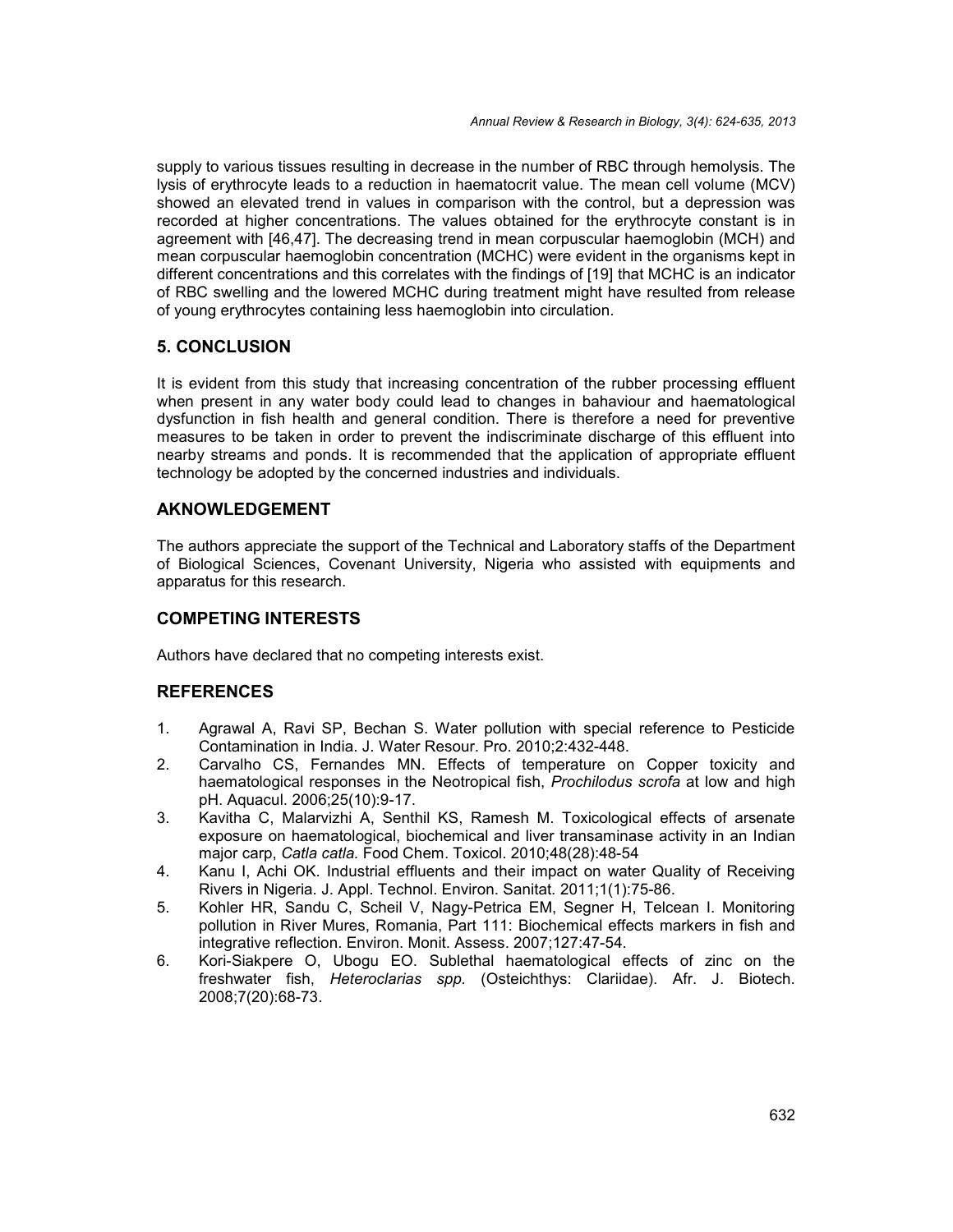- 7. Olufayo MO, Jatto IA. Haematological Response of Nile Tilapia (*Oreochromis niloticus)* Juvenile Exposed to Tobacco (*Nicotiana tobaccum*) leaf dust. Proceedings of the Ninth International Symposium on Tilapia in Aquaculture. Shanghai, China. April 22nd-24th, 2011;60-64.
- 8. Golovina NA, Trombicky ID. Haematology of Pond Fish. Kishinev, Shtiinca, 1989;158.<br>8. Luskova V. Annual cycles and normal values of haematological parameters in fishes
- Luskova V. Annual cycles and normal values of haematological parameters in fishes. Acta Sc. Nat. Brno. 1997;31(5):70.
- 10. Vosylien´e MZ. The effect of heavy metals on haematological indices of fish. Acta Zool. Litvanica Hydrobiol. 1999;9(2):76–82.
- 11. Hrubec TC, Smith SA, Robertson JL. Age related in haematology and chemistry values of hybrid striped bass (*Morone chrysops* X *Morone saxatilis*. Vet. Clin. Pathol. 2001;30(1):8–15.
- 12. Vazquez GR, Guerrero GA. Characterization of blood cells and haematological parameters in *Cichlosoma dimerus* (Teleostei, Perciformes). Tis. Cell. 2007;39:151- 160
- 13. Munkittrick KR, Servos MR, Parrott JL, Martin V, Carey JH, Flett PA, Potashnik G, Porath A. Dibromochloropropane (DBCP): A 17-year reassassment of testicular function and reproduction peformance. J. Occupa. Environ. Med. 2005;37(11):1287- 1292.
- 14. Ayandiran TA, Fawole OO, Adewoye SO, Ogundiran MA. Bioconcentration of metals in the body muscle and gut of *Clarias gariepinus* exposed to sublethal concentrations of soap and detergent effluent. J. Cell and Anim. Biol. 2009;3(8):113-118.
- 15. Dahunsi SO, Oranusi US, Ishola RO. Biochemical profiles of *Clarias gariepinus* exposed to sub-lethal concentrations of Chemical additives effluent. Int'l J. Res. Env. Sci. Tech. 2011;1(4):52-58.
- 16. Dahunsi SO, Oranusi US. Acute toxicity of synthetic resin effluent to African catfish, *Clarias gariepinus* [Burchell, 1822]. Am. J. Food. Nutr. 2012;2(2):42-46.
- 17. Safaa MS, Mohsen A. Eco-physiological impact of commercial petroleum fuel on Nile Tilapia, *Oreochromis niloticus* (L). Proceedings of the Ninth International Symposium on Tilapia in Aquaculture. Shanghai, China. April 22nd-24th, 2011;31-43.
- 18. Bamidele JF, Agbogidi OM. The effects of soil pollution by crude oil on seedling growth of *Machaerium lunatus* (L) G.F.W. (MEG). Discov. Innov. 2006;18:104-108.
- *19.* Abdel-Hadi YM, Craig JF, Babaluk JA, Wassle R. Oxytetracycline marking studies of tilapia. Proceedings of the Ninth International Symposium on Tilapia in Aquaculture. Shanghai, China. April 22nd-24th, 2011;70-78.
- 20. Ayotunde E, Ofem BO. Acute and chronic toxicity of pawpaw (*Carica papaya*) seed powder to adult Nile Tilapia (*Oreochromis niloticus*). Afr. J. Biotech. 2008;7(3):22675- 32274.
- 21. Ayotunde EO, Fagbenro OA, Adebayo OT, Amoo AI. Toxicity of aqueous extracts of drumstick *Moringa oleifera* seed to Nile Tilapia *Oreochromis niloticus* fingerlings and adults. In: Proceedings of 6th International symposium on Tilapia; 2004.
- 22. Kavitha CK, Satyanarayanan MR, Senthil K. Toxicity of *Moringa oleifera* seed extract on some haematological and biochemical profiles in a freshwater fish, *Cyprinus carpio*. Exp. Toxicol. Pathol.; 2011. doi:10.1016/j. etp.2011. 01.001.
- 23. Kumar A, Prasad MR, Mishra D, Srivastav V, Srivastav V. Toxicity of aqueous extract of *Euphorbia tirucalli* latex on catfish, *Heteropneustes fossilis*. Ecotoxicol. Environ. Safe. 2010;73(7):1671-3.
- 24. Borham M, Rahimeh B. Influence of Water hardness and Ph on acute Toxicity of Hg on fresh fish, *Capoeta fusca*. World J. Fish Mar. Sci. 2011;3(2):132-136.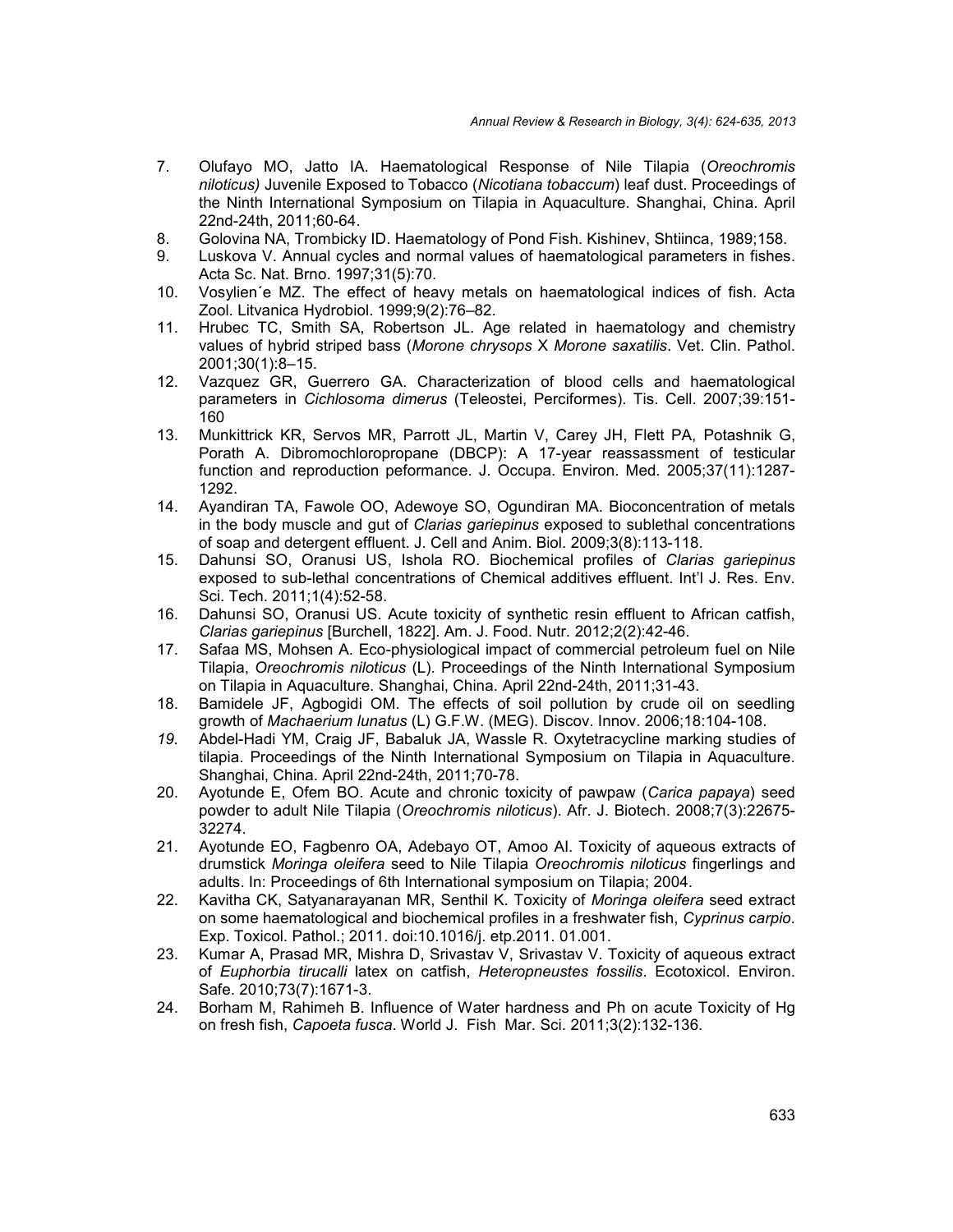- 25. APHA/AWWA/WEF. Standard Methods for the Examination of Water and Wastewater,  $20<sup>th</sup>$  Edition, 1998 (jointly published by American Public Health Association (APHA), American Water Works Association (AWWA) and Water Environment Federation (WEF); 2012.
- 26. Rand GM. Fish toxicity studies. In: Di-Giulio RT, Hinton DE (Eds.) The toxicology of fishes. CRC Press, New York, USA. 2008;659-682.
- 27. Blaxhall PC, Daisley KW. Routine haematological methods for use in fish blood. J. Fish Biol. 1973;5(6):771-781.
- 28. Svobodova Z. Stress in fishes (a review). Bull. VURH Vodrary. 2001;4:169-191.
- 29. Wintrobe MM. Clincal haematology, London, H. Kimpton press. 1978;448.
- 30. Torts L, Torres P, Hidaglo J. The effects of sub-lethal concentrations on the haematological parameters of dogfish. *Scyllorhinus canicule*. J. fish Biol. 1988;32:277- 282.
- 31. SPSS. IBM SPSS software for Windows version 20.0, SPSS Inc., Chicago, IL; 2011.
- 32. FEPA. Federal Environmental Protection Agency's guidelines and standards for environmental pollution in Nigeria. 1991;238.
- 33. Adewoye SO, Fawole OO, Owolabi OD, Omotosho JS. Toxicity of cassava wastewater effluent to African catfish: *Clarias gariepinus*. Ethiop. J. Sci. 2005;28(7):189-194.
- 34. Sambasiva KRS. Pesticide Impact on Fish Metabolism, Discovery Publishing House, New Delhi, India; 1999.
- 35. Tiwari S, Singh A. Piscicidal activity of active compound extracted from *Euphorbia royleana* latex through different organic solvents. In: Proc. First National Interactive Meet on Med. Aro. Plants (A.K. Mathur, S. Dwivedi, D.D. Patra, G.D. Bagchi, N.S. Sangwan, A. Sharma and S.P.S. Khanuja Eds.), CIMAP, Lucknow, India. 2003;330- 36.
- 36. Tiwari S, Pandey RP, Singh A. Effect of Cycloart-24-en-3β-ol from E*uphorbia royleana* latex on neuroenzyme AChE and oxidative metabolism of freshwater fish, C*hanna punctatus.* Afr. J. Trad. CAM. 2008;5(4):332-339.
- 37. Kakko I, Toimela T, Tahti H. The synaptosomal membrane bound ATPase as a target for the neurotoxic effects of pyrethroids, permethrin and cypermethrin. Chemosphere. 2003;51(6):475-480.
- 38. Li X, Ping X, Xiumei S, Zhenbin W, Liqiang X. Toxicity of cypermethrin on growth, pigments, and superoxide dismutase of *Scenedesmus obliquus*. Ecotoxicol. Environ. Safe. 2005;60(2):188-192.
- 39. Baser S, Erkoc F, Selvi M, Kocak O. Investigation of acute toxicity of permethrin on guppies *Poecilia reticulate*. Chemosphere. 2003;51(6):469-474.
- 40. Das BK, Mukherjee SC. Toxicity of cypermethrin in *Labeo rohita* fingerlings: biochemical, enzymatic and haematological consequences. Comp. Biochem. Physiol. C. 2003;134(1):109-121.
- 41. Tiwari S, Tiwari R, Singh A. Impact of Cypermethrin on Fingerlings of Common Edible Carp *(Labeo rohita)* The Sci. World J. 2012 Article ID 291395, 7 pages doi:10.1100/2012/291395.
- 42. Oyedapo F, Akinduyite I. Acute Toxicity of Aqueous *Morinda lucida* leaf extracts to Nile Tilapia, *Oreochromis niloticus* (Linnaeus 1857). Proceedings of the Ninth International Symposium on Tilapia in Aquaculture. Shanghai, China. April 22<sup>nd</sup>-24<sup>th</sup>, 2011;52-59.
- 43. Ates B, Orun I, Talas ZS, Durmaz G, Yilmaz I. Effects of sodium selenite on some biochemical and haematological parameters of rainbow trout (*Oncorhynchus mykiss*, Walbaun, 1792) exposed to  $Pb^{2+}$  and  $Cu^{2+}$ . Fish Physiol. Biochem. 2008;34(5):3-9.